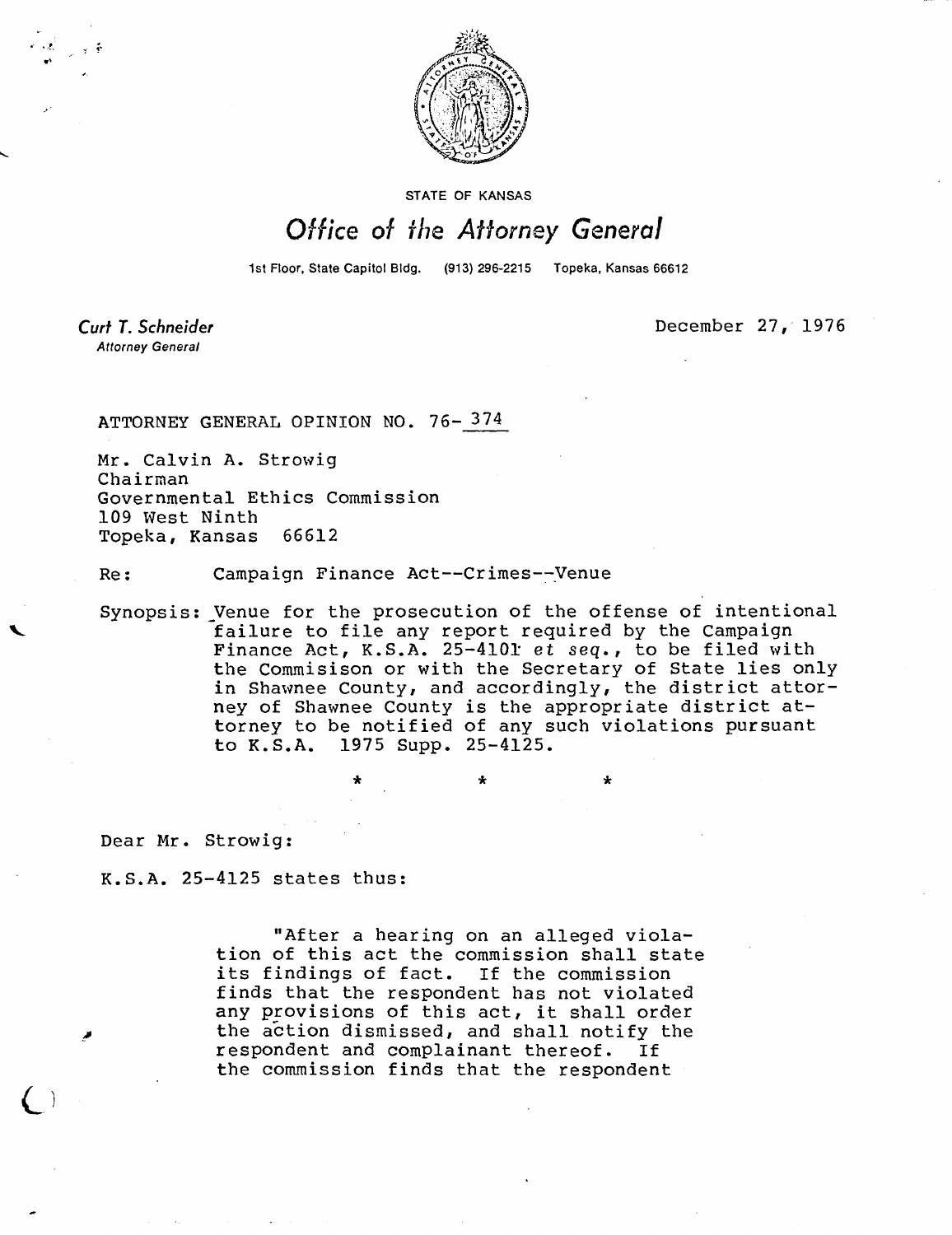Mr. Calvin A. Strowig Page Two December 27, 1976

÷

has violated any provisions of this act, it shall state its findings of fact and submit a report thereon to the attorney general and to the county or district attorney of the appropriate county."

Violations of the Campaign Finance Act, K.S.A. 1975 Supp. 25-4101 et seq., generally require intentionality as an element of the offense. In the instance, for example, of a possible violation involving failure to file a report with the Secretary of State or with the Commission as required by the act, you inquire whether the notice required by K.S.A. 25-4125 should be forwarded to the district attorney of Shawnee County, where the report is to be filed, or to the county or district attorney of the county where the respondent resides.

K.S.A. 1975 Supp. 25-4128 provides in pertinent part thus:

"Failure to file a campaign finance report is (a) the intentional failure, of any person required to make any report, amended report or statement by this act, to file the same with the secretary of state at the time specified in this act. . . ."

K.S.A. 22-2602 states thus:

"Except as otherwise provided by law, the prosecution shall be in the county where the crime was committed."

The notes of the Judicial Council indicate that the language of K.S.A. 22-2602 was taken in part from Rule 18 of the Federal Rules of Criminal Procedure. The first sentence of that rule states thus:

> "Except as otherwise permitted by statute or by these rules, the prosecution shall be had in a district in which the offense was committed."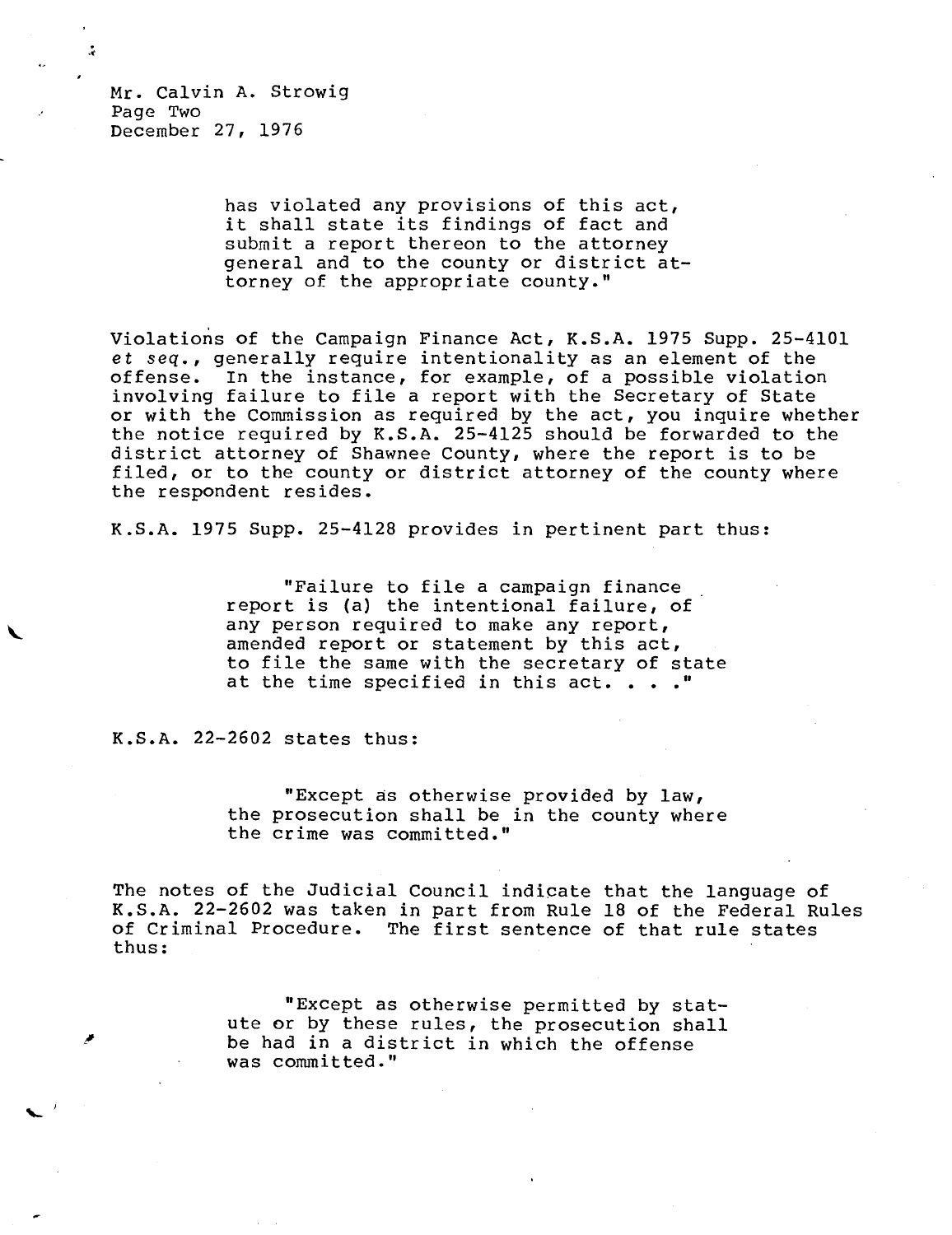Mr. Calvin A. Strowig Page Three December 27, 1976

The question is not strictly a procedural one, but also a constitutional question, for section 10 of the Kansas Bill of Rights states in pertinent part thus:

> "In all prosecutions, the accused shall be allowed . . . a speedy public trial by an impartial jury of the county or district in which the offense is alleged to have been committed."

The question which is presented is where the offense of intentional failure to file was committed.

In Johnston v. United States, 351 U.S. 215, 100 L.ed. 1097, 76 S. Ct. 739 (1956), the question was presented of proper venue for the prosecution of three individuals, all conscientious objectors, for failure to report for the performance of alternative civilian employment as directed by their respective selective service boards. The precise question presented by two of the petitioners was quoted thus by the court from the petition for certiorari:

> "Where each petitioner resided in the Western District of Pennsylvania, the Selective Service local board of each was located **in** the Western District of Pennsylvania, the orders to perform work were issued in the Western District of Pennsylvania and each petitioner did not go beyond his local board in the Western District of Pennsylvania and at all times refused to leave the Western District of Pennsylvania and did not proceed to the Eastern District of Pennsylvania, where the offenses committed in the Western District of Pennsylvania and not in the Eastern District and, therefore, does it violate rights guaranteed by the Sixth Amendment to the Constitution to indict and prosecute each petitioner in the Eastern District of Pennsylvania?"

The Court resolved the question against the petitioners: